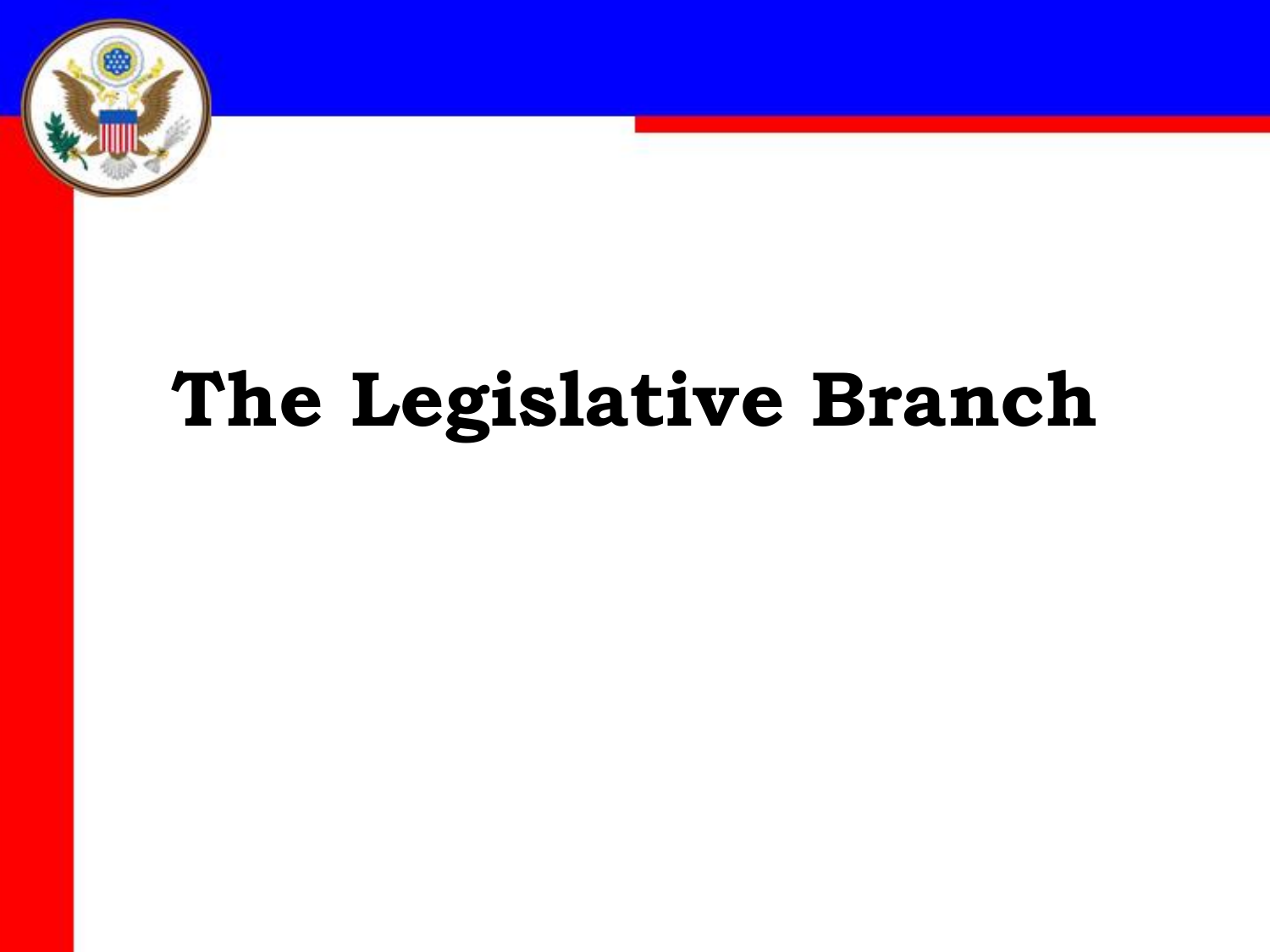# **The Two House System**

- Bicameral
- Senate
	- 100 members
	- Six years
	- More prestigious
- House
	- 435
	- 2 years



– Reapportioned after each census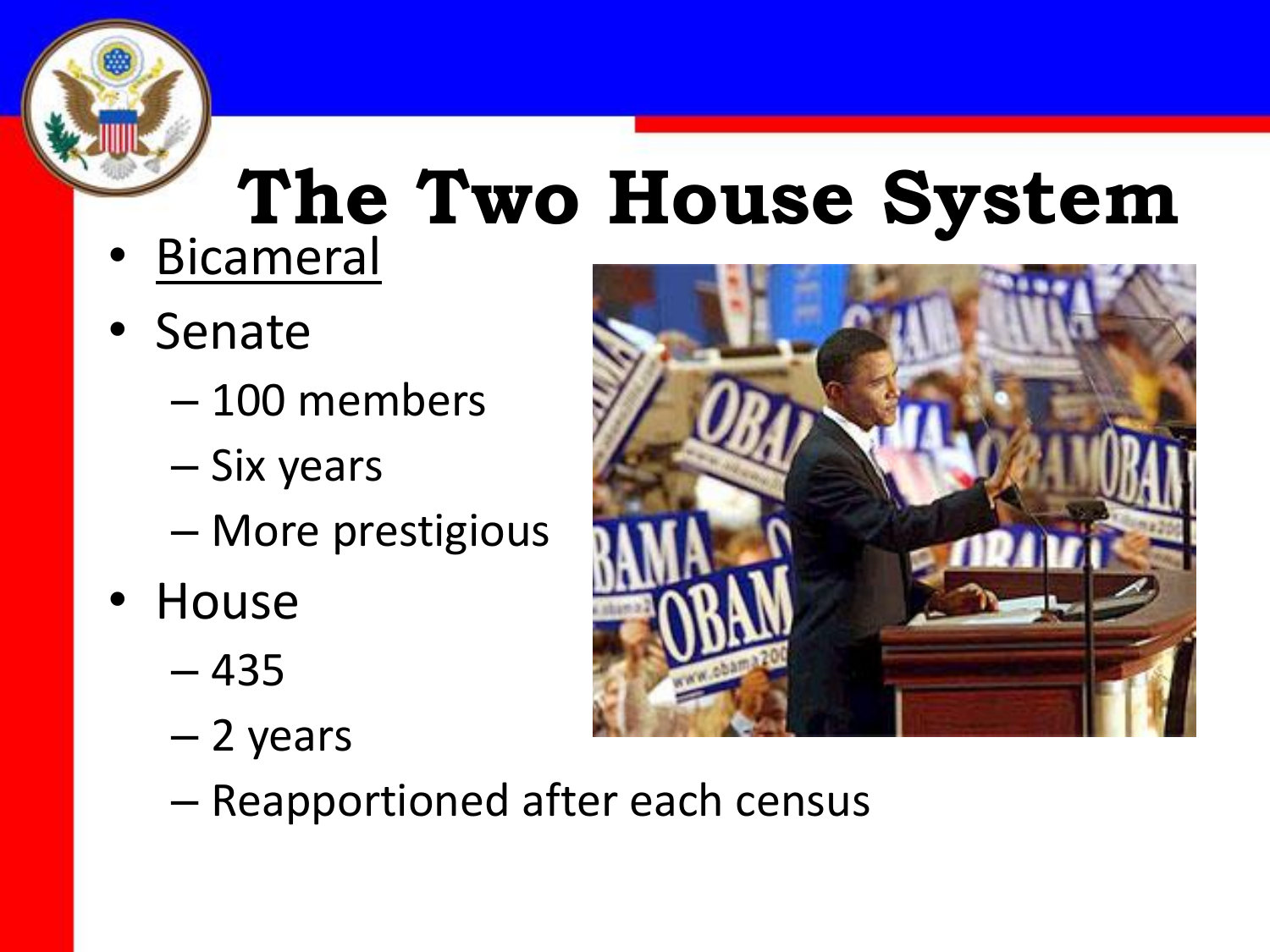### **The US Senate**

- Qualifications
	- 30 Years Old
	- American citizen for 9 years
	- Resident of state elected
	- Method of Selection Election by the people
- Term of office 6 years
- Members per state  $-2$
- Powers reserved for Senate only
	- Confirm Presidential appointments
	- Approve/reject treaties
	- Jury for impeachment trial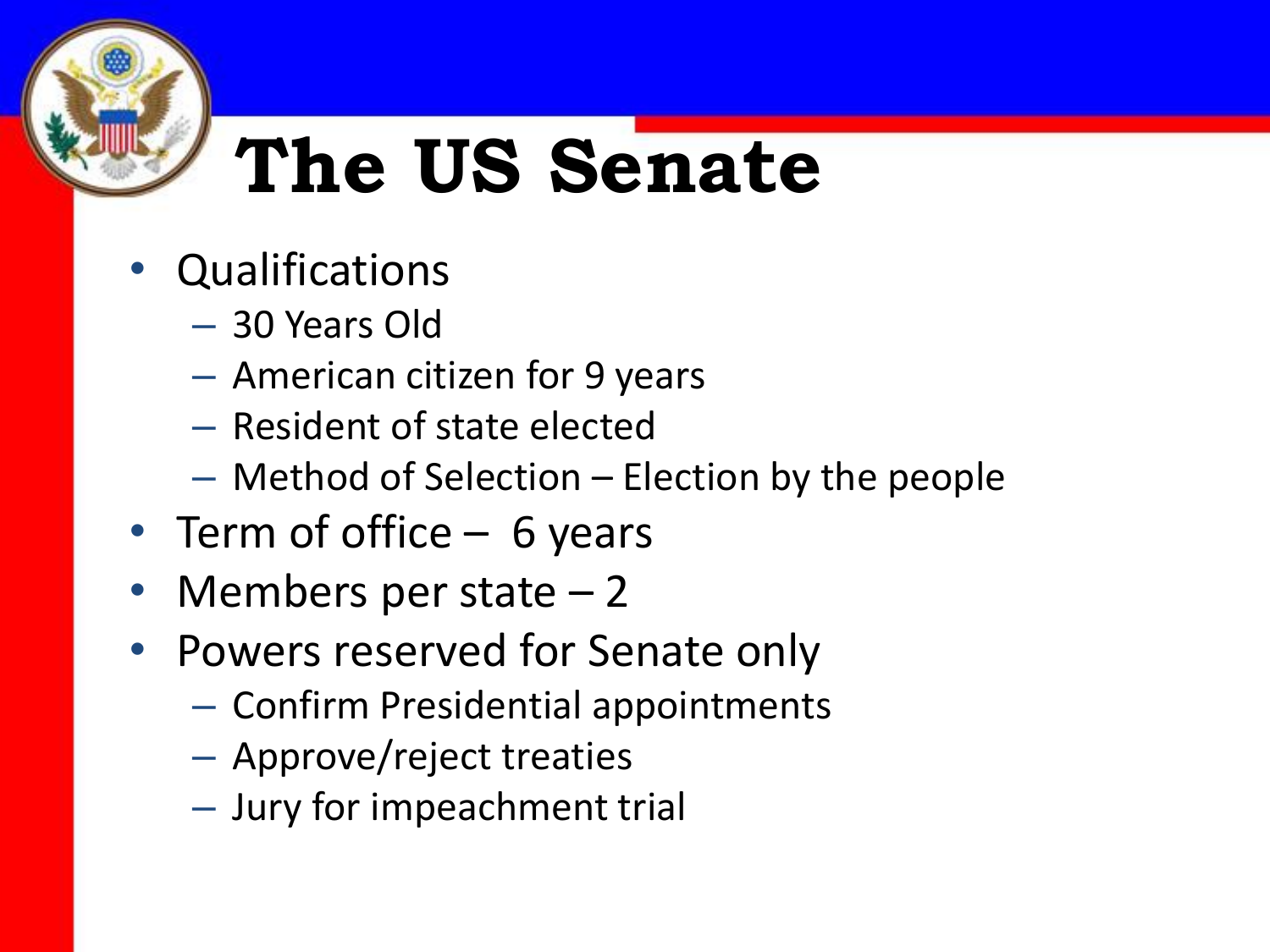### **The House of Representatives**

- **Qualifications** 
	- 25 years old
	- U.S. Citizen for 7 years
	- Resident of state elected
- Method of Selection Election by the people
- Term of Office  $-2$  years
- Members per State Based on population 435 total
- Powers reserved for the House only
	- Originates money bills (taxes)
	- Begins impeachment process
	- Elects President if Electoral College fails to do so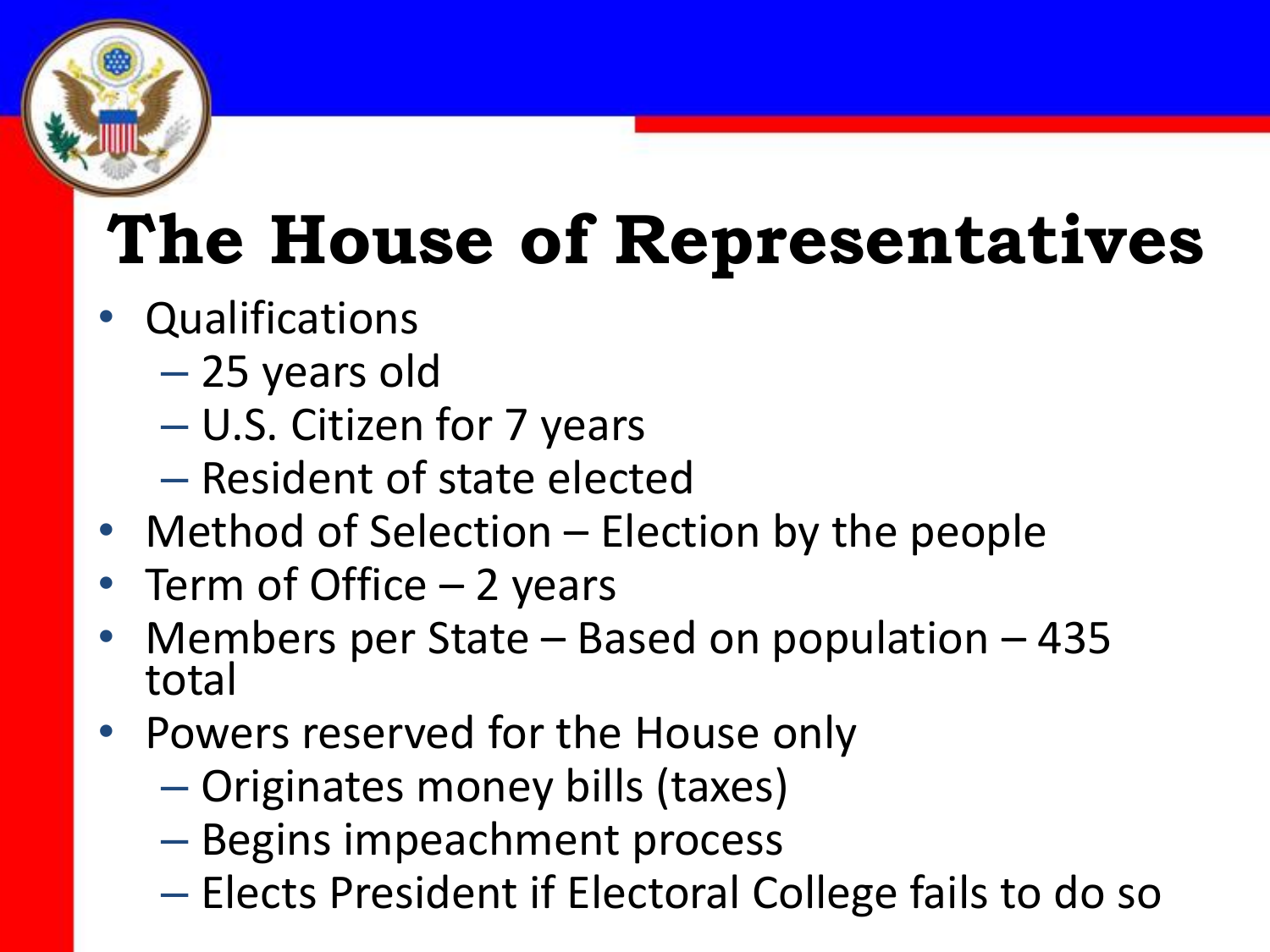### **Functions and Powers**

- Function: Make the Laws
- Congressional Joint Powers
	- Levy and collect taxes
	- Raise and maintain military
	- Grant statehood
	- Control national lands
	- Regulate interstate trade
	- Naturalize citizens
	- Declare war
	- Control making of currency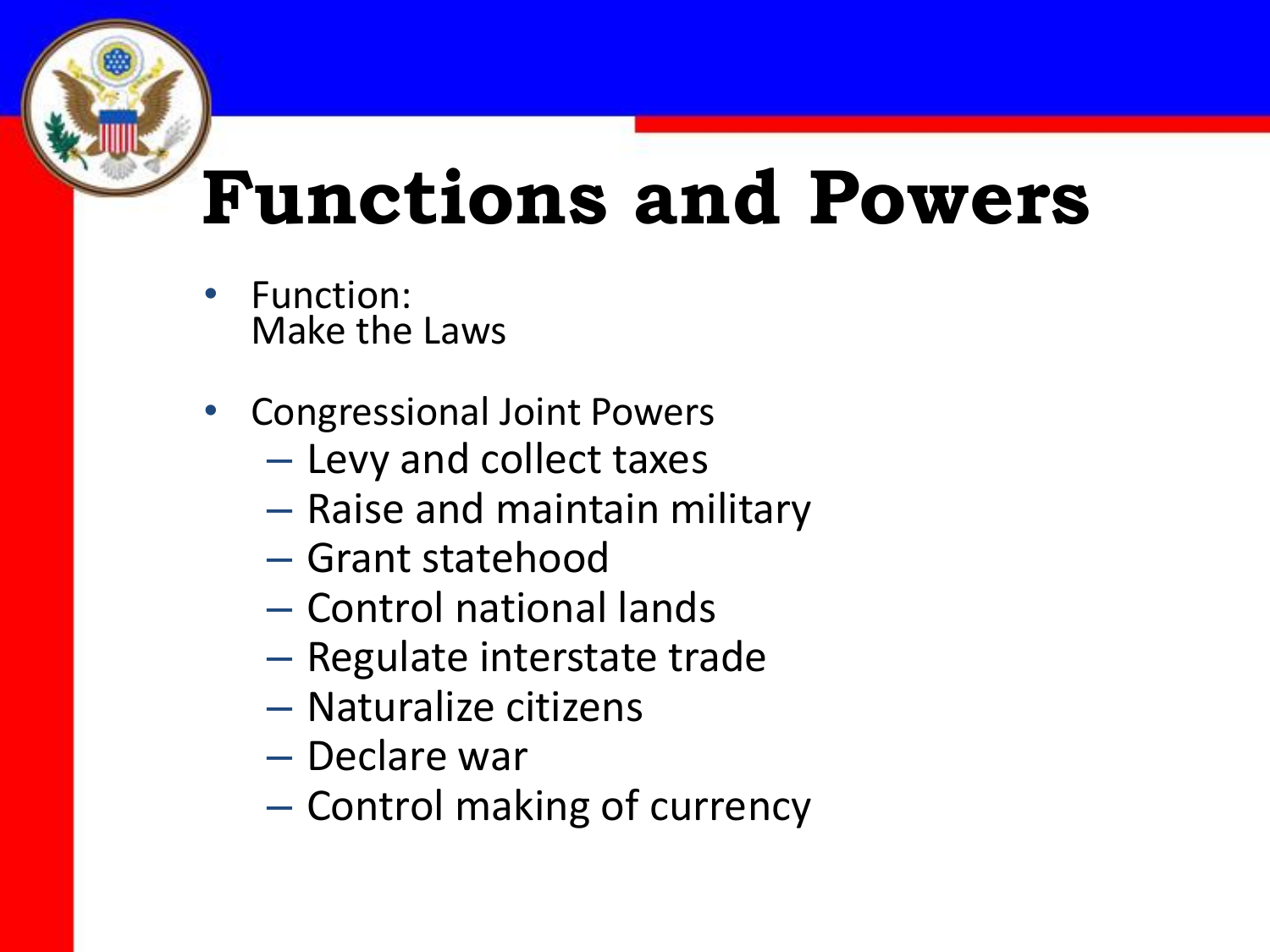### **Officers of the Legislative Branch**

#### • Speaker of the House

- Currently: Paul Ryan (R. Wisc)
- Presiding officer of the House
- Job: acknowledges speakers, signs bills, appoints committees, calls a vote.

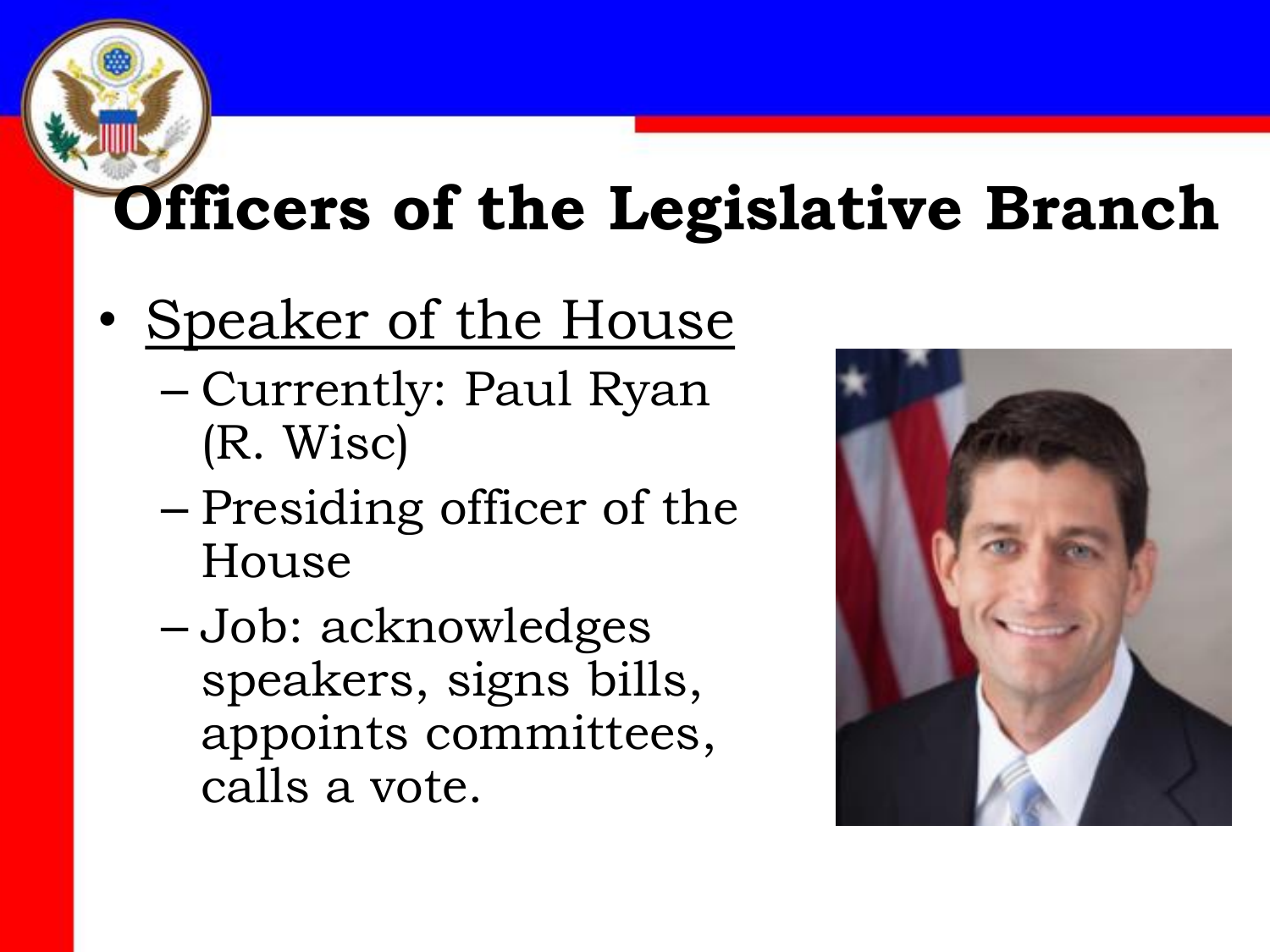### **Officers of the Legislative Branch**

- President of the Senate-
	- $-V.P.$
	- Presiding officer but may not speak or debate
- President pro tempore
	- Resides in V.P.'s absence
	- Elected by the Senate
	- Majority Party
	- Currently: Orrin Hatch (R. Utah)

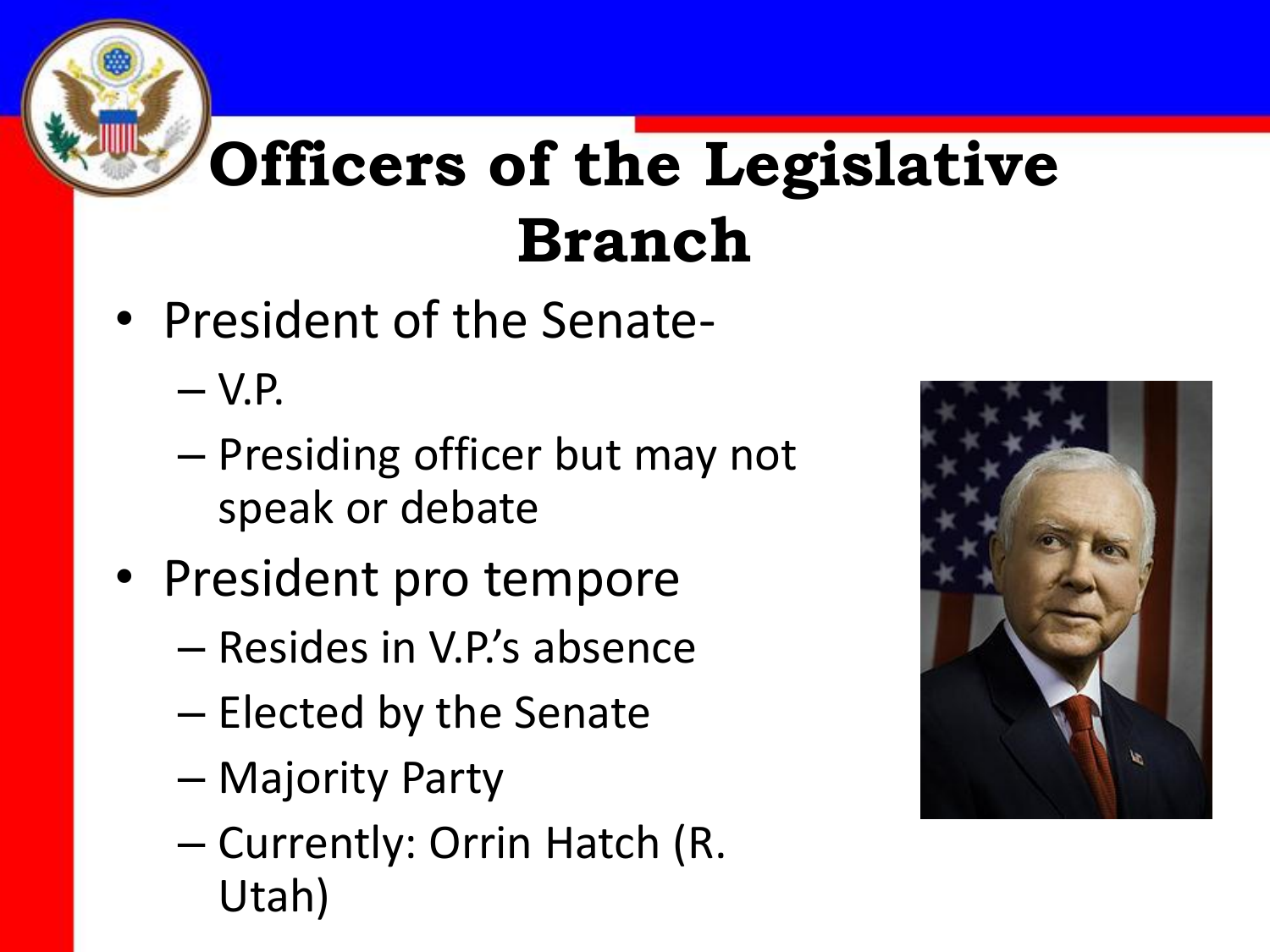### **Committees in Congress**

- Standing committee: permanent groups which all similar bills could be sent. (Ex. Budget committee)
- Select committee- a special group set up for a specific purpose for a limited time. (ex. Senate Watergate Committee)
- Joint Committees- members from both houses.